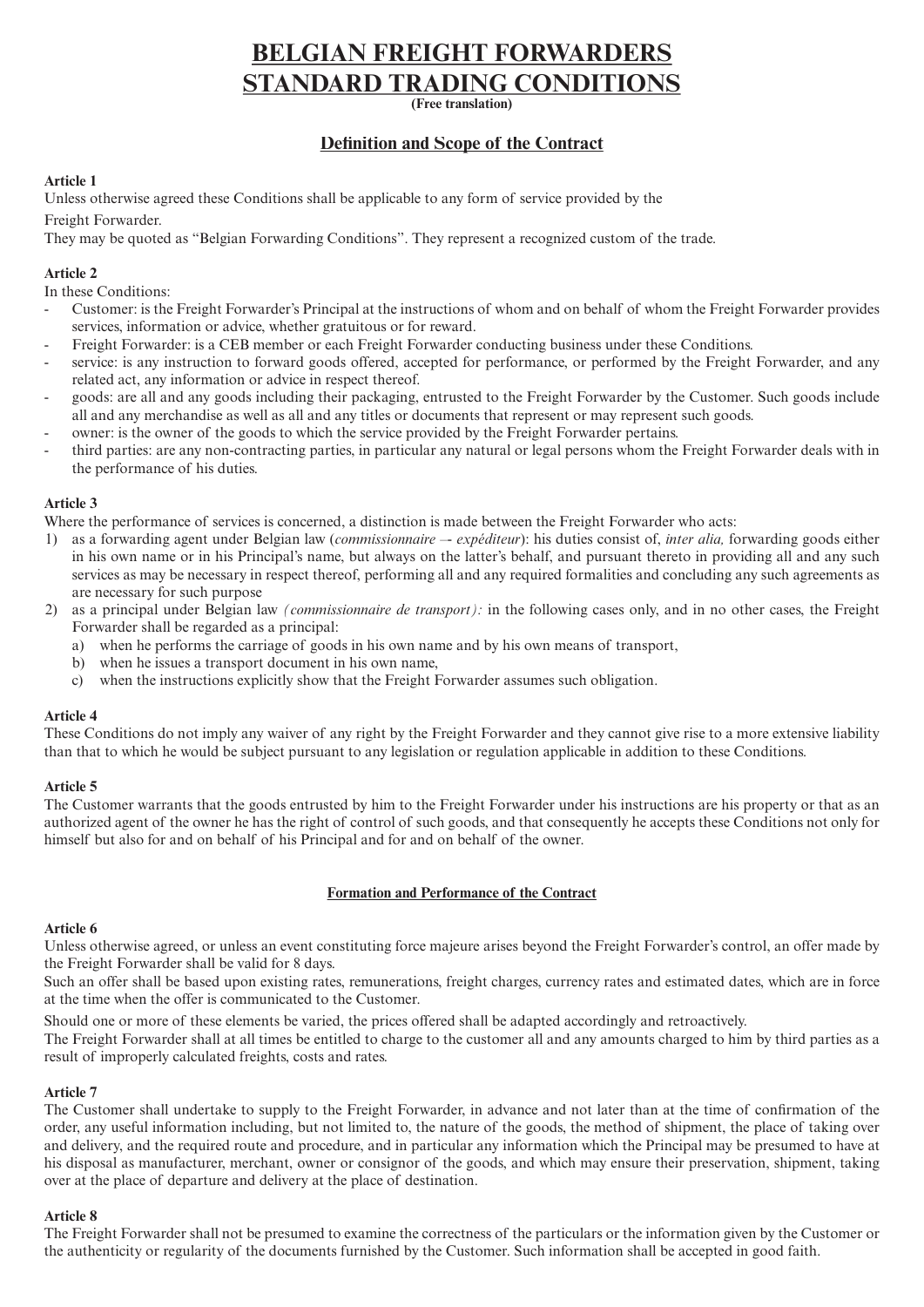# **Article 9**

In the absence of precise instructions to the contrary or special agreements, the Freight Forwarder shall be at liberty in his choice of means to be used to organise and perform the services to the best of his abilities according to normal business practice, including the groupage of goods.

# **Article 10**

The Freight Forwarder shall be entitled to charge any amounts or fees for his expenses and interventions on a fixed basis, i.e. as a lump sum or an inclusive price.

# **Article 11**

In the performance of his duties, the Freight Forwarder may employ third parties, servants and agents who show normal professional qualifications.

## **Article 12**

Unless instructed to the contrary, the Freight Forwarder shall be entitled to keep possession, control or custody of any goods that for some reason could not be delivered, or to take custody of them, and to store the goods at the Principal's cost and risk or at the expense and risk of the goods themselves.

In accordance with the provisions of the Act of 5 May 1872, the Freight Forwarder may sell the goods and apply the proceeds in or towards the payment of his claims.

In the case of dangerous, perishable, flammable, explosive goods or goods that may otherwise cause damage to persons, animals or property, subject to prior notification in writing to the Customer and subject to accountability the Freight Forwarder may destroy, remove or sell the goods on the Customer's behalf and at the Customer's risk.

#### **Article 13**

The Freight Forwarder shall be entitled to suspend the performance of his duties if the Customer fails to fulfil or insufficiently fulfils his obligations in any way.

In the event of force majeure, the Contract shall remain in force. The Freight Forwarder's duties shall, however, be suspended for the duration of the event constituting force majeure.

In case of specific duties, or activities that are uncommon, particularly time-consuming or that require specific effort, additional fees may be charged at any time. All additional costs caused by force majeure shall also be borne by the Principal.

# **Article 14**

Unless otherwise and previously agreed in writing, the Freight Forwarder shall not be under a duty to guard the goods to be forwarded, nor to have them guarded, nor to have them insured, wherever they are, even out in the open.

## **Payment**

#### **Article 15**

The amounts or fees charged shall be payable in cash at the Freight Forwarder's registered office, within eight days from the date of the

invoice.

Any loss resulting from exchange rate fluctuations is for the Customer's account. Payments not allocated by the Customer himself to the payment of a specific debt, may be applied at the Freight Forwarder's choice to the payment of any amount owed by the Customer.

#### **Article 16**

Any protest against the invoicing or any services and amounts charged must have been received by the Freight Forwarder in writing within 14 days from the date of invoice.

## **Article 17**

The Customer waives any right to rely on any circumstance which might entitle him to suspend payment in whole or in part and waives any right to set-off or counterclaim with regard to all amounts charged to him by the Freight Forwarder.

#### **Article 18**

The Freight Forwarder shall not be required to provide security for the payment of freight, duties, levies and taxes or any liabilities whatsoever, should this be required by third parties. Where the Freight Forwarder has provided security, the Customer is under a duty, at the Freight Forwarder's first request in writing, to pay to the Freight Forwarder, by way of security, any amount for which the Freight Forwarder has provided security to third parties, ,.

#### **Article 19**

Any debt not paid on its due date shall, without any prior notice, be increased with compensatory interests calculated at the statutory interest rate and increased by liquidated damages equal to 10 % of the debt, so as to cover any economic and administrative loss, without prejudice to the Freight Forwarder's right to prove the existence of more extensive damage.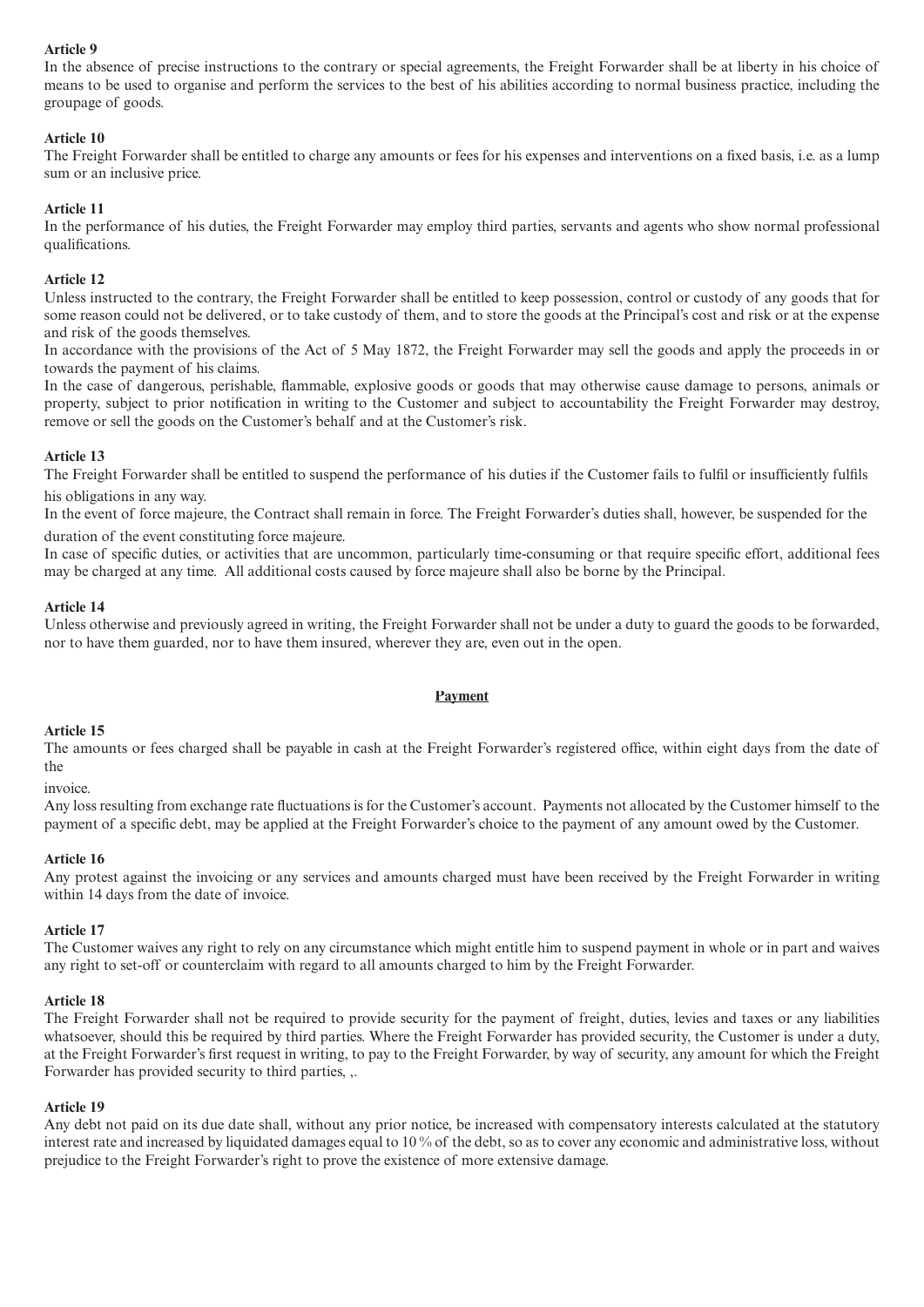# **Customer's Duties and Liability**

# **Article 20**

The Customer shall undertake and accept liability for the following:

- that his instructions and his description of the goods are complete, correct and accurate;
- that the goods to be entrusted by him to the Freight Forwarder shall be made available in time, completely and in a useful way, that they are loaded, stowed, packed and marked in accordance with the nature of the goods, the place of receipt or destination, and for the purposes for which they are entrusted to the Freight Forwarder;
- that all documents submitted to the Freight Forwarder by the Customer are complete, correct, valid, authentic and not improperly prepared or used;
- that, unless the Freight Forwarder has been informed thereof previously and in writing, the goods entrusted to him are not of a dangerous, perishable, flammable or explosive nature or liable to otherwise cause damage to third parties, persons or property;
- that he will examine all documents submitted by the Freight Forwarder upon receipt and that he will verify whether they are in accordance to the instructions given to the Freight Forwarder.

# **Article 21**

The Customer shall be liable to the Freight Forwarder and he shall indemnify him at his first request:

- against any damage and/or loss resulting from the nature and the packaging of the goods, the incorrectness, inaccuracy or incompleteness of instructions and information, the non-delivery or untimely delivery of the goods to the Freight Forwarder at the agreed time and place of receipt, the failure to provide, or timely provide, documents and/or instructions, and the fault or negligence in general of the Customer and of the third parties employed by him;
- against any damage and/or loss, costs and expenditure which is claimed from the Freight Forwarder by authorities, third parties or servants and agents, for whatever reason, with regard to the goods, any damage, expenditure, costs, duties, claimed directly or indirectly as a result of the service provided on the instructions of the Customer, unless the Customer shows that such claim was directly caused by a fault or negligent act or omission for which only the Freight Forwarder is liable;
- against any damage and/or loss, costs and expenditure which is claimed from the Freight Forwarder in cases where, under Community or national laws and regulations, he is under any personal and/or joint and several liability for the payment or settlement of customs duties and/or other taxes.

# **Article 22**

If the claim for which the Freight Forwarder requires compensation or indemnity from the Customer pertains to a customs or other tax claim, and if it is based on instructions with regard to customs received from the Customer or on his behalf, the Customer shall undertake, at the Freight Forwarder's request, to provide a financial guarantee to unconditionally warrant the Customer's liability towards the Freight Forwarder, to the benefit of the Freight Forwarder or to the benefit of a third party designated by the Freight Forwarder.

# **Freight Forwarder's Duties and Liability**

## **1) Provisions common to Agents and Principals**

## **Article 23**

The Freight Forwarder shall not be liable for damage caused by an event constituting force majeure, including, but not limited to, war, riots, strikes, lockouts, boycotts, work congestion, scarcity of cargo or weather conditions.

## **Article 24**

The Freight Forwarder shall not be liable for damage or loss as a result of theft of goods in his possession, custody or control, unless the Customer shows that the theft took place as a result of circumstances which the Freight Forwarder, in view of the Contract with the Customer, should have avoided or which he should have foreseen, provided that the risk of theft is not for the account of the goods under local regulations or business practice.

## **Article 25**

The Freight Forwarder shall not be liable for any indirect loss or damage, including economic loss or damage, consequential loss or damage and immaterial loss or damage.

## **Article 26**

The Freight Forwarder shall not be responsible for the lack of or bad result of any instructions to collect money, unless this is proved to have been caused by gross negligence.

# **2) Liability of the Freight Forwarder acting as Agent (art. 3.1)**

# **Article 27**

The Freight Forwarder shall perform his duties with reasonable care, dedication and perception, and he shall be under a duty of normal professional performance of the instructions given to him.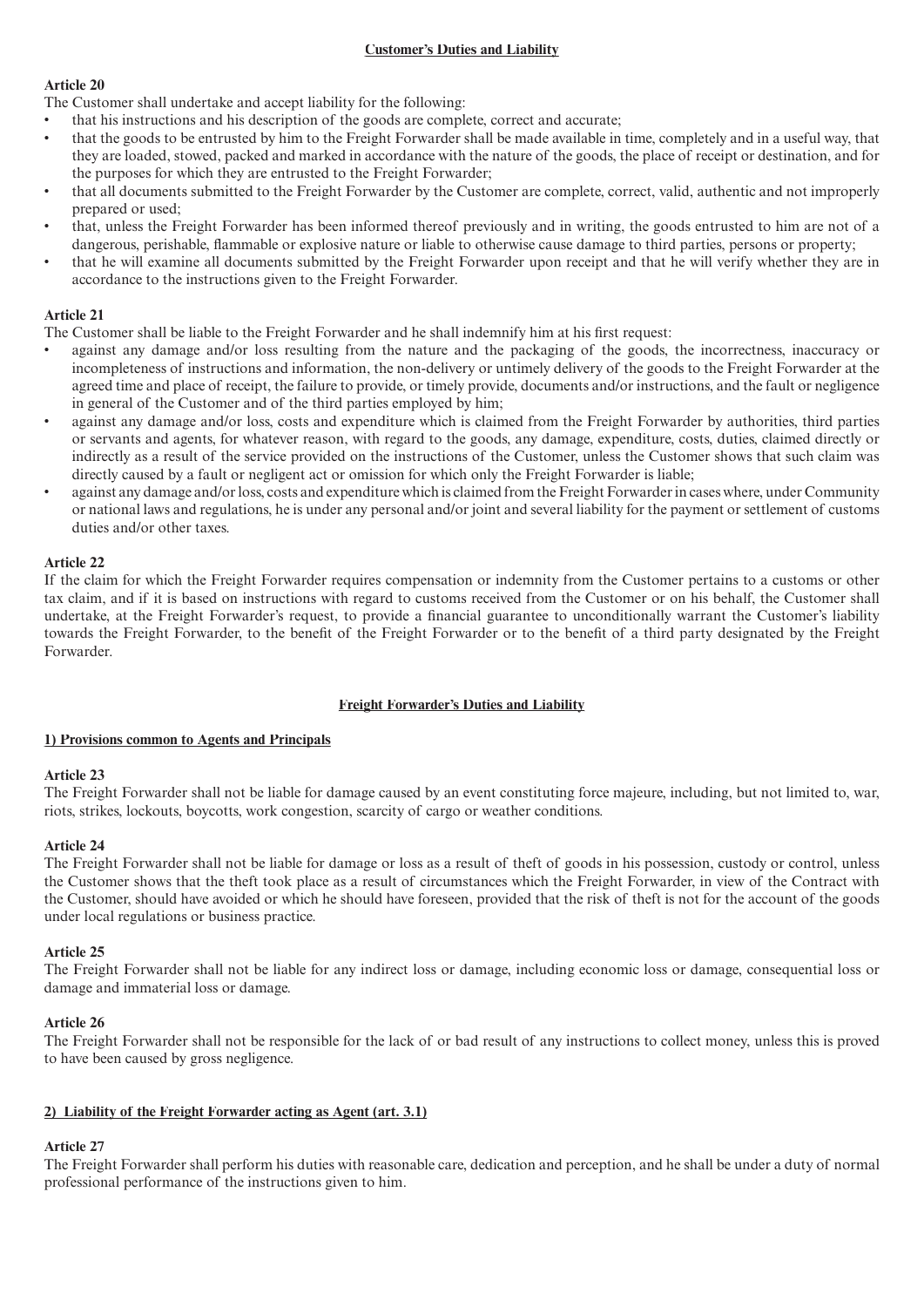#### **Article 28**

The Freight Forwarder's liability shall be limited to that for fault, negligence or omission in the performance of the instructions given to him.

To the extent that such fault, negligence or omission has caused any direct material damage or financial loss to the Customer or third parties, the Freight Forwarder shall be entitled to limit his liability to  $\epsilon$  5 per kilogramme gross weight of the goods lost or damaged, with a maximum of  $\epsilon$  25,000 per contract.

#### **Article 29**

The Freight Forwarder shall not be liable for the performance of any contract entered into by him for and on behalf of his Customer with third parties, servants or agents, pertaining to storage, transport, customs clearance or the handling of goods, unless it is shown by the Customer that the defective performance thereof was directly caused by the Freight Forwarder's fault.

#### **Article 30**

The Freight Forwarder does not guarantee any fixed time or date for delivery, dates of arrival and departure, unless otherwise previously agreed in writing. The indication of a time or date for delivery by the Principal is not binding upon the Freight Forwarder.

#### **3) Liability of the Freight Forwarder acting as Principal (art. 3.2)**

#### **Article 31**

The Freight Forwarder shall be liable as a carrier in the cases provided for in article 3.2. His liability shall be determined according to national law and the international conventions applicable to the mode of transport concerned.

#### **Privilege and Lien**

#### **Article 32**

Any amounts charged by the Freight Forwarder shall be privileged in accordance with Belgian law and with these Conditions.

#### **Article 33**

Any claims of the Freight Forwarder as against his Principal shall be privileged under Article 14 of the Act of 5 May 1872, Article 20,7º of the Mortgage Act, and Article 136 of the General Customs and Excise Act with regard to all goods, documents or monies currently or in the future in his possession, custody or control, regardless of the fact whether the claim pertains in whole or in part to the taking in charge or forwarding of other goods than those in his possession, custody or control.

#### **Article 34**

The Freight Forwarder shall have the right to retain the goods and he shall be entitled to sell or dispose of the goods and to apply the proceeds to his claim in full; they shall also serve as security, regardless of the fact whether the Principal is the owner of the goods.

#### **Insurance**

#### **Article 35**

The Freight Forwarder may make insurance (AREX 21) available to the Principal upon his request in writing, for any business related to international carriage at the Freight Forwarder's risk. The costs of such insurance shall be borne by the Principal.

## **Prescription and Extinction of Right**

#### **Article 36**

**The Freight Forwarder must be given notice in writing of any claim for damages as against him, with reasoned grounds, within 14 days from either the delivery of the goods or the sending of the goods.**

Any potential liability of the Freight Forwarder shall be extinguished automatically and definitively when the Customer has retaken delivery of the documents pertaining to a specific operation within the framework of services after the performance thereof without having formulated **a reasoned reservation not later than on the 10th day after the sending of these documents by the Freight Forwarder.**

#### **Article 37**

Any liability action against the Freight Forwarder shall be time-barred as a result of prescription if it is not brought in the Court having jurisdiction within a period of six months.

Prescription shall run from the day following the day on which the goods were delivered or should have been delivered, or, in the absence of delivery, from the day following the day the event giving rise to the action took place.